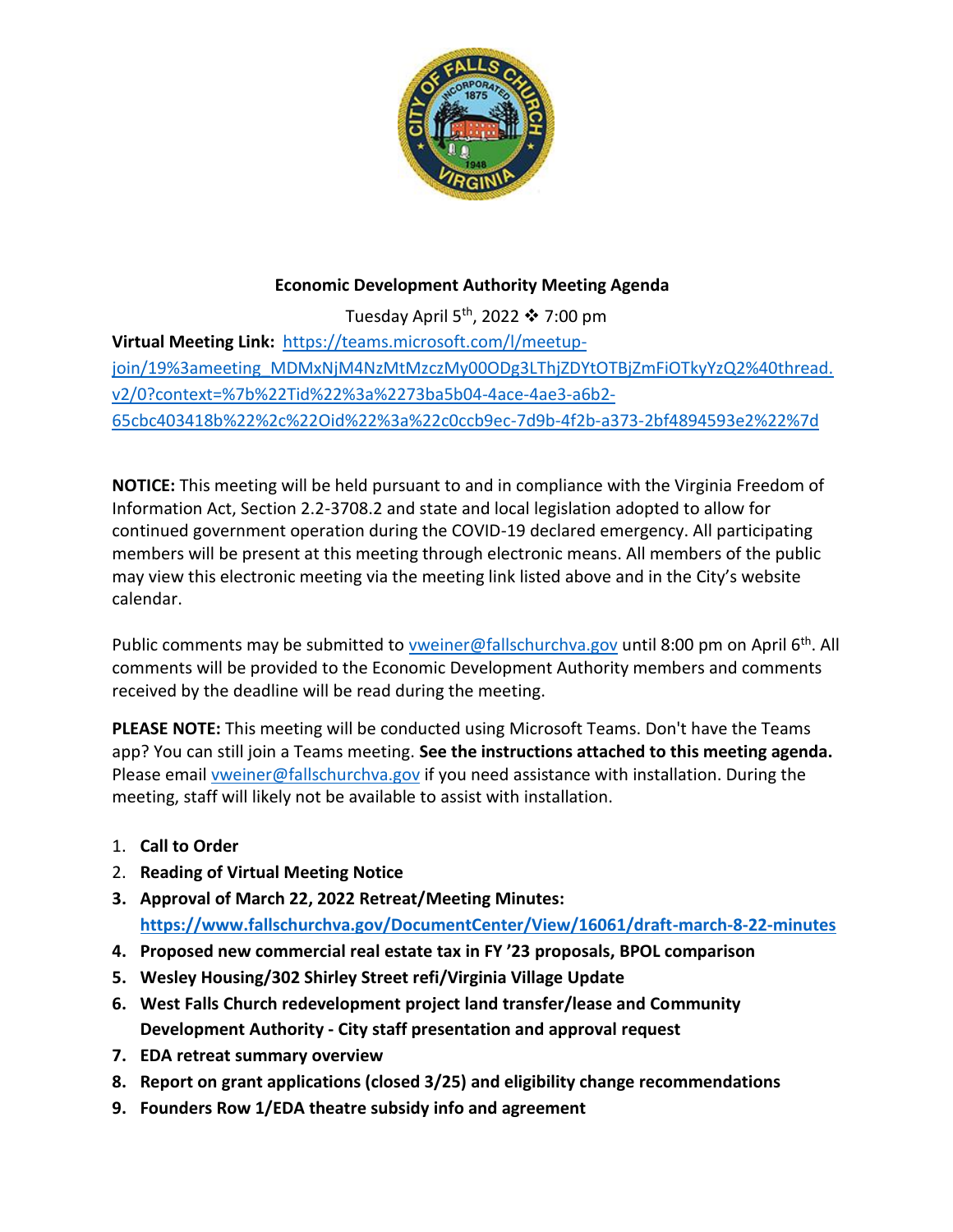

# **10. Wayfinding update**

- **11. Discussion of process for new businesses to open in the City/options to improve**
- **12. Update on T zone revisions**
- **13. Discussion of current pipeline for new projects**
- **14. Update on status if new tenants**
- **15. Discussion of future meetings (virtual, in person, etc.)**
- **16. Adjournment**

Economic Development Authority Staff liaison: Valerie Weiner, 571-419-4651, [vweiner@fallschurchva.gov](mailto:vweiner@fallschurchva.gov)

### **Instructions for joining a Microsoft Teams meeting:**

[Click here to watch a video with instructions for joining a Teams meeting](https://www.microsoft.com/en-us/videoplayer/embed/RE3Oz24?pid=ocpVideo0-innerdiv-oneplayer&postJsllMsg=true&maskLevel=20&market=en-us)

### Join a Teams meeting on a phone or tablet

- 1. Click the meeting link provided.
- 2. **Download the Teams app for your device when prompted**:
	- Type in your name.
	- Choose the audio and video settings you want.
- 3. Select **Join now**.
- 4. Depending on meeting settings, you'll get in right away, or go to a lobby where someone in the meeting can admit you.

### Join a Teams meeting on the web or through a web browser on a phone or tablet

Don't have the Teams app? You can still join a Teams meeting.

- 1. Click or copy and paste the meeting link provided.
- 2. You have two choices:
	- **Download the Windows app**: Download the Teams app.
	- **Join on the web instead**: Join a Teams meeting on the web.
- 3. Type in your name.
- 4. Choose the audio and video settings you want.